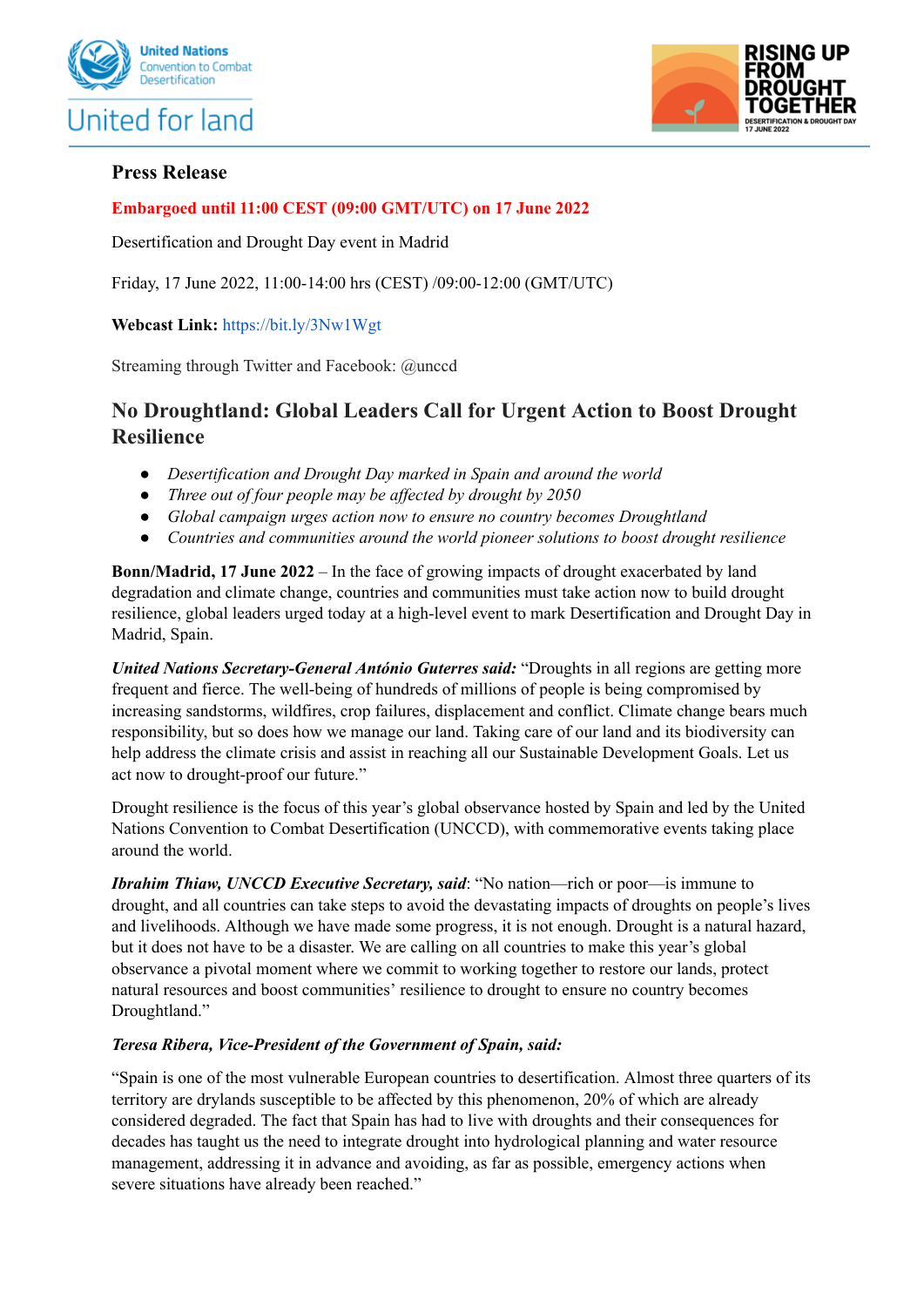

## **Droughts are hitting harder**

According to the latest [UNCCD](https://www.unccd.int/resources/publications/drought-numbers) report, droughts are up 29% since 2000, with 55 million people affected every year. By 2050, droughts may affect an estimated three out of every four people around the world.

In the Horn of Africa, at least 26 million people are facing food shortages following four consecutive poor rainfall seasons. Elsewhere, communities from Chile to the United States, from Mexico to Morocco, from China to Spain are also in the grips of severe—and often unprecedented—drought.

*Patricia Kombo, Founder of PaTree Initiative and UNCCD Land Hero from Kenya, said:* "Drought was declared a national disaster last October. And I have witnessed how it is affecting people in Turkana [County in Kenya] while we were providing emergency food relief there. I realized that droughts do not only affect food systems, but they fuel poverty, conflicts and migration… because in one village you could only find like 10 households and they were telling us the youthful generation had migrated…it's a cross-cutting issue."

A drought in Southern Africa five years ago put 20 million people on the verge of starvation. This year Chile marked a record-breaking 13th year of drought. A prolonged drought in the United States that started in 2000 is the country's driest period in over 1,200 years. Monterrey, the third largest city of Mexico, is rationing water due to drought.

"Desertification and drought are the primary causes of migration and inter-community conflict. It is not by chance that in most countries, years of drought are listed as years of economic downturn…. We must deal with drought, using every tool we can. Existing tools and resources may not be enough. But they can get us far, if we make a better use of the existing tools: Early Warning- Preparedness-Response…the recently held COP discussions in Abidjan have reinforced the momentum that has been building on the need to tackle, urgently, desertification, land degradation and drought," said *Alain Richard Donwahi, UNCCD COP15 President*.

Half of the world's population is expected to face severe water scarcity in the next eight years. As many as 700 million people (about 10% of the world's population) are at risk of being displaced during that period, according to UNCCD's Drought in Numbers report.

*Hindou Oumarou Ibrahim, President, Association for Indigenous Women and Peoples of Chad, said:* "In Chad, the desert is advancing four kilometers every year. That means, in a few decades, the capital N'Djamena will be in the desert. And we are facing extreme weather events from drought around all the Sahel region and all over Africa. The rainy seasons are not coming anymore and this worsens the drought in our communities. We need urgent action to fight desertification, to fight this drought, to invest in our communities, to restore our ecosystem in order to give us good food production."

# **Examples of resilience in the face of drought**

A recent review of *drought risk [mitigation](https://catalogue.unccd.int/1874_cb7085en.pdf) measures* by UNCCD and the Food and Agriculture Organization of the United Nations (FAO) showcases examples from around the world of how countries and communities can boost drought resilience through better early warning systems, greater interagency cooperation, and a mix of traditional knowledge and innovative approaches.

In **Brazil, Ethiopia and Tunisia**, a combination of water harvesting and sustainable land management practices are used to reduce the impact of drought among vulnerable populations.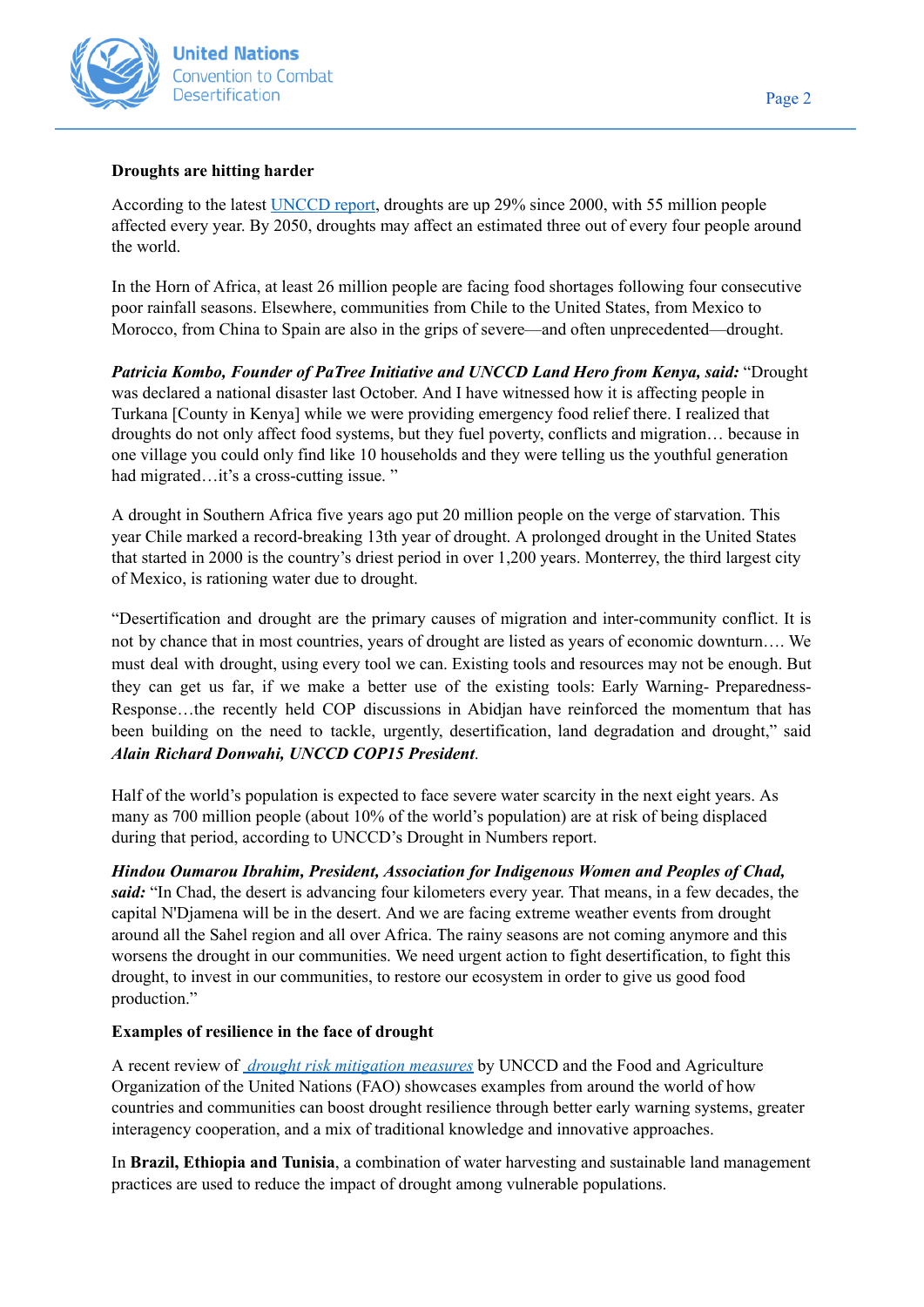

There are signs of progress even in the most vulnerable regions. The drought risk system in Africa's **Sahel** is regional in scope. Originally set up 50 years ago, it brings together the entire range of stakeholders, from producer associations to decision-makers, who benefit from scientific and technological capabilities provided by regional organizations.

**India** has taken an even more comprehensive approach that includes drought management as part of the national disaster management plan and involves various institutions at national, state and local levels. It is built around early action that begins with the management of the country's water system, including rainwater, rivers and groundwater.

In **Central America**'s Corredor Seco, the dry corridor stretching across Guatemala, El Salvador, Honduras, Nicaragua, as well as areas of Costa Rica and Panama, community contingency funds are used to support drought-hit farmers without access to formal financing and insurance systems. Over 60% of the population depends on the production of staple grains for their livelihoods, and in three out of five harvest cycles, small farmers suffer significant losses.

The **United States** has recently announced that drought will become a strategic domestic and foreign policy priority. The country has some of the most sophisticated and advanced drought-monitoring and response mechanisms, which could benefit and fast-track the development of collaborative action at the global level.

"The good news is, real solutions exist," *Thiaw said*. "Countries should have access to robust and effective early warning and monitoring systems. Countries, especially in drought-prone areas, should plan for solid drought preparedness and act now! Communities, especially the most vulnerable ones, should have access to adequate insurance schemes to protect their lives and livelihoods. By restoring land back to health, we can protect our climate and water resources, boost drought resilience and sustain life on this planet," he added.

Drought resilience was a top agenda item at the 15<sup>th</sup> Session of the UNCCD Conference of the Parties (COP15) held in Côte d'Ivoire in May. Countries [agreed](https://www.unccd.int/news-stories/press-releases/united-global-call-act-land-degradation-and-drought-concludes-major-un) to establish an Intergovernmental Working Group for 2022-2024 to evaluate all options for the Convention to support a shift from reactive to proactive drought management. The Group's findings and recommendations will be presented at the UNCCD COP16 to be held in the Kingdom of Saudi Arabia in 2024.

#### **Highlights of activities in Spain and around the world**

In Spain, the host of this year's global observance, a high-level event at the Reina Sofia Museum brought together renown scientists, issue experts, youth representatives and high-level policymakers from Spain and around the world to discuss:

the role of science based on the drought risks identified for different climate change scenarios success stories of drought mitigation and adaptation in Spain and other countries. viable drought policies and their components

As part of the global Droughtland campaign, an [information](https://droughtland.com/desertification-and-drought-day/) booth was set up in the centre of Madrid to raise public awareness on the impacts of drought. In addition, an event at Casa Arabe organized by Fundación Biodiversidad in cooperation with Basque Culinary Centre brought together top chefs and experts to discuss the challenges of food production in drought-prone areas.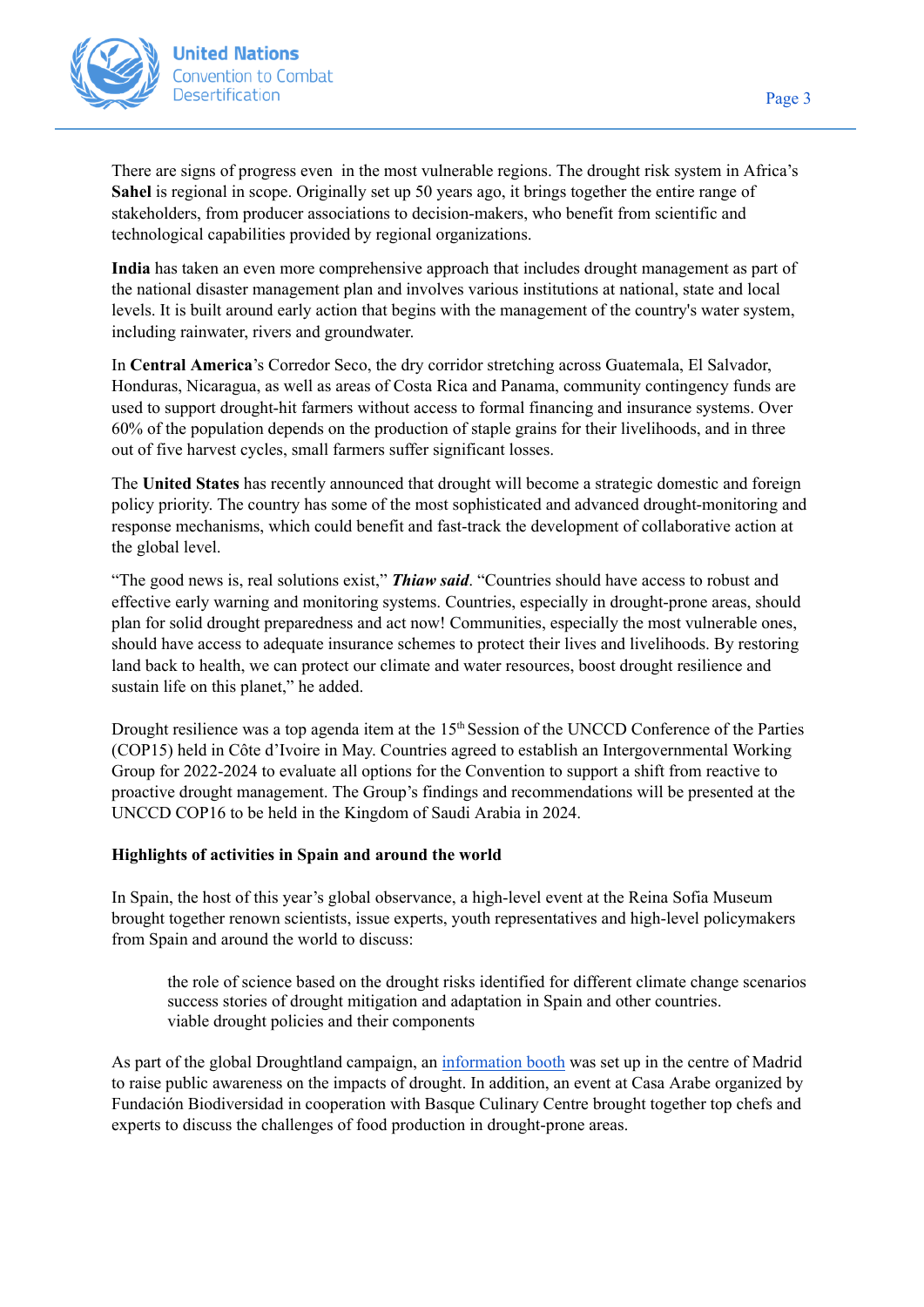

Other [countries](https://www.unccd.int/2022-desertification-and-drought-day/events-around-world) around the world are marking this year's Day to bring public attention to the threats from and solutions to drought.

They include Chad, Kenya, Mali and Tunisia from Africa. China, Iran, United Arab Emirates and Uzbekistan from Asia. Colombia and Mexico in the Latin America and the Caribbean region. Italy, Portugal and Spain in the Northern Mediterranean region. The Russian Federation in Central and Eastern Europe.

But anyone can take action. NGOs CARI and [Coordination](https://www.coordinationsud.org/evenement/quel-bilan-de-la-cop15-contre-la-desertification-et-la-secheresse/) Sud in France and Shine Africa Foundation in Uganda are among those organizing events this year.

## **Notes to editors**

Journalists wishing to cover the event in Madrid, Spain need to be registered, and should email: bzn-prensa@miteco.es and copy wwischnewski@unccd.int. A copy of your valid press card and passport will be required to pick your access card.

Download various materials here [\(https://bit.ly/3xd4IjC\)](https://bit.ly/3xd4IjC), including:

- b-roll and images on the drought in Eastern Africa [\(https://bit.ly/3Pw6ULm](https://bit.ly/3Pw6ULm)). Credit UNCCD
- video messages and testimonials from around the world (<https://bit.ly/3zJVFcY>)
- Videos and assets from the [Droughtland](https://www.unccd.int/2022-desertification-and-drought-day/droughtland-campaign) campaign [\(https://bit.ly/3zvCfsb](https://bit.ly/3zvCfsb)) Credit UNCCD
- Images of the event in Spain will be uploaded here  $(htts://bit.ly/3xBtCuI)$ .

For information about Desertification and Drought Day events in Spain and around the world, contact Xenya Scanlon, Chief of Communications, UNCCD: [xscanlon@unccd.int](mailto:xscanlon@unccd.int)

#### **For media related inquiries:**

On site contact: Alejandro Gomez, [argomez@miteco.es](mailto:argomez@miteco.es)

Virtually: Wagaki Wischnewski, [wwischnewski@unccd.int,](mailto:wwischnewski@unccd.int) +49 173 268 7593 (m)

#### **About Desertification and Drought Day**

Officially declared by the UN General Assembly in 1997 (Resolution [A/RES/49/115\)](https://documents-dds-ny.un.org/doc/UNDOC/GEN/N95/762/73/pdf/N9576273.pdf?OpenElement), the annual Desertification and Drought Day has three objectives. First, to promote public awareness about desertification and drought. Second, to let people know that desertification and drought can be effectively tackled, that solutions are possible, and that key tools to this aim lay in strengthened community participation and cooperation at all levels. Lastly, to strengthen implementation of the United Nations Convention to Combat Desertification in countries experiencing serious drought and/or desertification, particularly in Africa.

For information about Desertification and Drought Day visit: <https://www.unccd.int/2022-desertification-and-drought-day>

#### **About Droughtland**

Do you know where Droughtland is? Are you interested in a visa to live there? Think twice because Droughtland is... special. In the lead up to the 2022 Desertification and Drought Day, UNCCD launched [Droughtland](https://unccd.us6.list-manage.com/track/click?u=d257fa3ad4084c603979d0e42&id=9688062145&e=1a0c3e48fc), a public awareness campaign featuring a fictional drought-stricken nation, to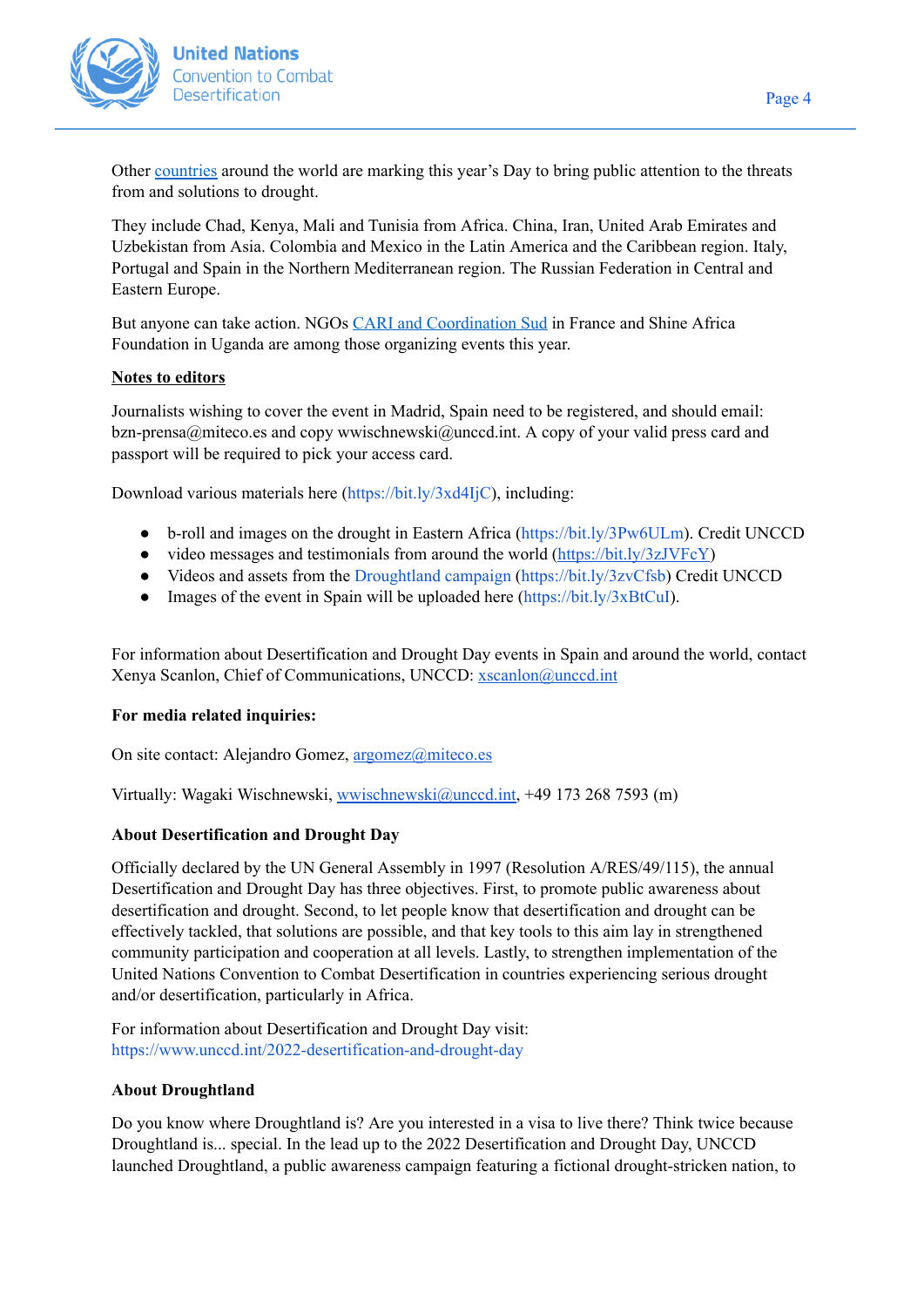

showcase solutions and rally global action to boost drought resilience. Learn more about the campaign: [droughtland.com](https://droughtland.com/) Social Media: @TourDroughtland

### **About UNCCD**

The United Nations Convention to Combat Desertification (UNCCD) is the global vision and voice for land. We unite governments, scientists, policymakers, private sector and communities around a shared vision and global action to restore and manage the world's land for the sustainability of humanity and the planet. Much more than an international treaty signed by 197 parties, UNCCD is a multilateral commitment to mitigating today's impacts of land degradation and advancing tomorrow's land stewardship in order to provide food, water, shelter and economic opportunity to all people in an equitable and inclusive manner.

# **Quotes**

## **Below is a selection of video messages and quotes for media use:** <https://bit.ly/3zJVFcY>

#### *Abdulla Shahid, President of the 76th session of the United Nations General Assembly*

"…we must recognize that our actions, our ways of living have dire consequences. In just over a century, droughts have impacted at least 2.7 billion people globally and caused 11.7 million deaths. Forecasts estimate that by 2050, droughts may affect over  $\frac{3}{4}$  of the world's population. All of this while we continue to devastate the very land we depend upon... Together, we can turn this trend around. Together, we can restore the productivity of over 2 billion hectares of degraded land and improve the livelihoods of over 1.3 billion people around the world… Let us take the commitments made during UNCCD COP15 and renew our commitment to achieve Land Degradation Neutrality by 2030."

# *Patricia Espinosa, Executive Secretary, United Nations Framework Convention on Climate Change (UNFCCC)*

"We must realize that we are pushing the boundaries of this planet. Drought is but one consequence of this constant and unrelenting pressure. We have statistics to show that droughts are increasing in frequency and severity. But numbers cannot measure the misery of thirst, the fear of a failed crop or waiting for rain clouds to appear on the horizon — but waiting in vain. We need unified, concerted and ambitious action. Namely, we need nations to come up with stronger national climate action plans and ensure they are tabled annually."

#### *Elizabeth Maruma Mrema, Executive Secretary of the Convention on Biological Diversity*

"The links between drought and human activities are strong and go both ways, each having an impact on the other. The desiccation of the Aral Sea is a tragic example where unsustainable water consumption has led to irreversible loss of the inland water ecosystem and its biodiversity, increased drought and dust storms. Protecting biodiversity can drought-proof nature and societies. Nature-based solutions and ecosystem-based approaches are cost-effective, long-lasting and bring multiple benefits for people and nature."

#### *Dongyu Qu, Director General, Food and Agriculture Organization of the United Nations*

"The impact of droughts has seriously affected all agrifood systems. Yet, agrifood systems can provide a solution to climate change, land degradation and water scarcity. We must transform our